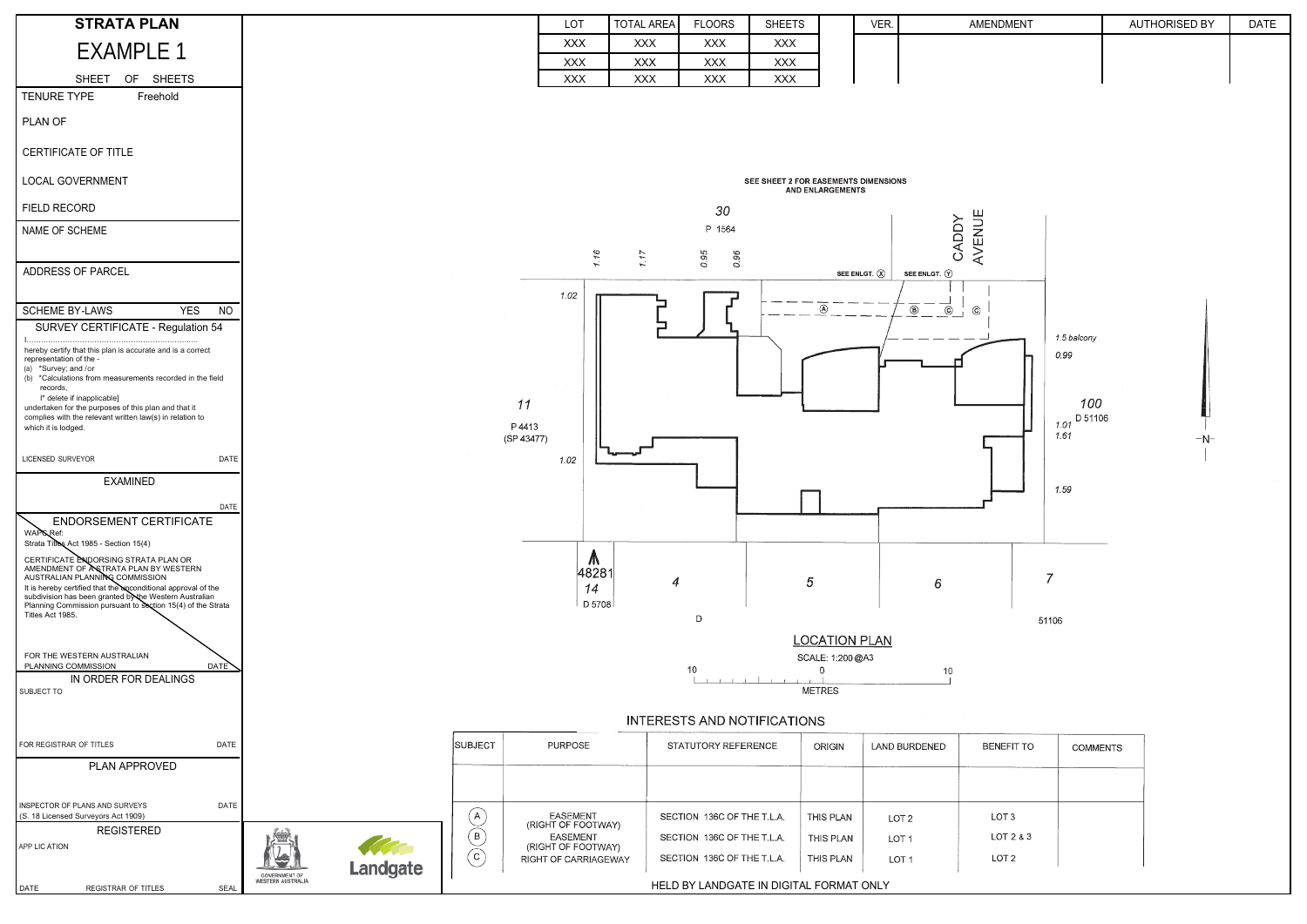WHERE 2 LOTS HAVE A COMMON OR PARTY WALL OR HAVE BUILDINGS ON THEM WHICH ARE JOINED, THE CENTRE PLANE OF THAT WALL OR THE PLANE ON WHICH THEY ARE JOINED, IS THE BOUNDARY.

THE STRATUM OF THE PART LOTS EXTERNAL TO THE BUILDING (EXCLUDING BALCONY PART LOTS) EXTENDS BETWEEN 5 METRES BELOW AND 10 METRES ABOVE THE UPPER SURFACE LEVEL OF THE LOWEST GROUND FLOOR OF THE BUILDING ON THE RESPECTIVE LOTS, EXCEPT WHERE COVERED.

ALL DIMENSIONS FROM THE BUILDINGS ARE FROM THE EXTERNAL FACE OF WALLS

ANGLES TO PART LOTS OUTSIDE OF THE BUILDINGS ARE 90° OR 135° UNLESS SHOWN OTHERWISE.

**GROUND FLOOR PLAN** 

SCALE: 1:200 @A3



## FOR OTHER PARTS OF LOTS 1, 2 & 3 SEE SHEET 3 OF 3 SHEETS

'Z' - DENOTES COMMON POINT OF OVERLAY OF FLOOR PLANS.





UNDER SCHEDULE 2A, CLAUSE 3AB OF THE STRATA TITLES ACT 1985, THE BOUNDARIES OF THE LOTS OR PARTS OF THE LOTS WHICH ARE BUILDINGS SHOWN ON THE STRATA PLAN ARE THE EXTERNAL SURFACES OF THOSE BUILDINGS.